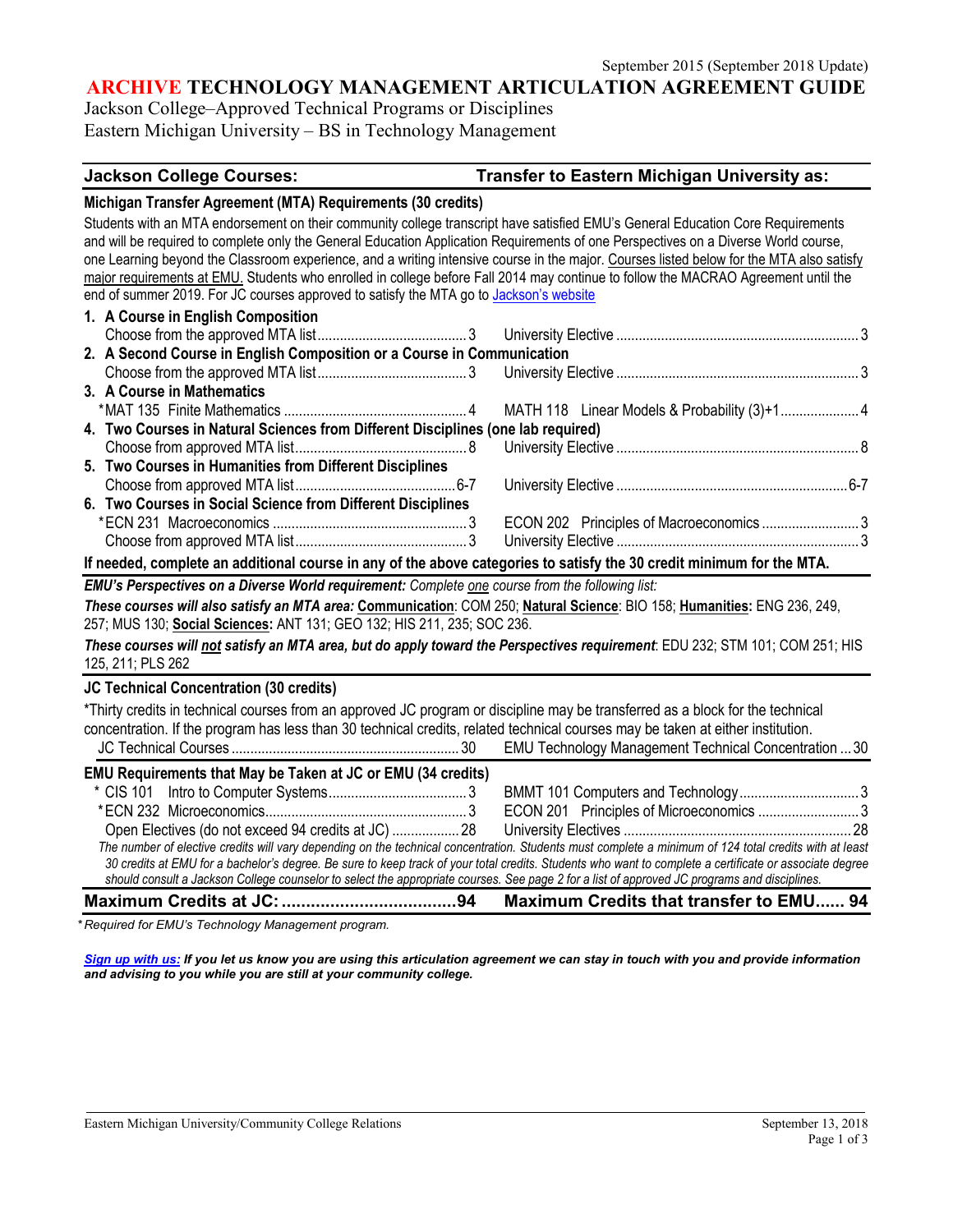#### **ARCHIVE TECHNOLOGY MANAGEMENT ARTICULATION AGREEMENT GUIDE**

Jackson College–Approved Technical Programs or Disciplines Eastern Michigan University – BS in Technology Management

## **Completion of EMU's Technology Management**

#### **Program**

**Major Requirements (30-33 credits) Core Courses (18 credits)** TM 130 Introduction to Technology Management............... 3 TM 212 Management of Technological Change.................. 3 TM 311 Information Technology Mgmt & Organizations ..... 3 <sup>1</sup> TM 314W Managing for Process Improvement ...................... 3 TM 402 Technology Project Management........................... 3 TM 415 Senior Seminar in Technology Management ......... 3 **Technology Management Electives (12 credits)**  Choose from the following:.................................................... 12 *(At least 3 hours at the 300/400 level must be completed.)* ACC 130 Accounting for Non-business majors(3) ACC 240 Prin of Financial Accounting (3) ACC 241 Prin of Managerial Accounting (3) FIN 350 Principles of Finance (3) FIN 358 Analysis of Financial Statements (3) LAW 293 Legal Environment of Business (3) LAW 403 Employment Law (3) MGMT 384 Human Resource Management (3) MGMT 386 Organizational Behavior & Theory (3) MGMT 388 Intro to Entrepreneurship (3) MGMT 480W Mgmt Responsibility & Ethics (WI) (3) MKTG 360 Principles of Marketing (3) MKTG 369 Advertising (3) MKTG 473 Marketing and Product Innovation (3) TM 306 Quan Analysis of Sustainability Issues (3) TM 308 Seminar in Technological Impacts (3) TM 377/378/379 Special Topics (1/2/3) <sup>2</sup> TM 387L4 Cooperative Education (3) TM 420 Women and Technology (3) TM 477/478/479 Special Topics (1/2/3) TM 495 Technology, Values, and the Future (3) **Additional Requirement (LBC)** One LBC course or noncredit experience must be

#### **Accounting** Automotive Service Technology Aviation Flight Technology Business Administration Computer Information Systems-all options Computer Support Corrections and Law Enforcement E-Commerce/Web Technology Electronic Technology Emergency Medical Services Entrepreneurship Graphic Design Health Management/Insurance Specialist Medical Assistant Nursing **Radiography** Respiratory Care Sonography -Cardiac -General -Vascular Web Design

**Approved JC Programs and Disciplines**

3-D Design and Animation

General Studies Degree with approved disciplines Other programs may be used with approval of the Program **Coordinator** 

The Technology Management program will be completed online.

## completed at EMU. TM 387 Cooperative Education satisfies the LBC requirement. See the Program Coordinator for other options.

| Minimum Credits at EMU: 30-33 |  |
|-------------------------------|--|
|                               |  |
|                               |  |

*<sup>1</sup> Satisfies EMU's "Writing Intensive" requirement*

*<sup>2</sup> Satisfies EMU's "Learning beyond the Classroom" requirement NOTE: If sufficient credits are not transferred, additional credits must be completed at EMU to satisfy the minimum of 124 credit hours required to graduate.*

Eastern Michigan University/Community College Relations **September 13, 2018** September 13, 2018